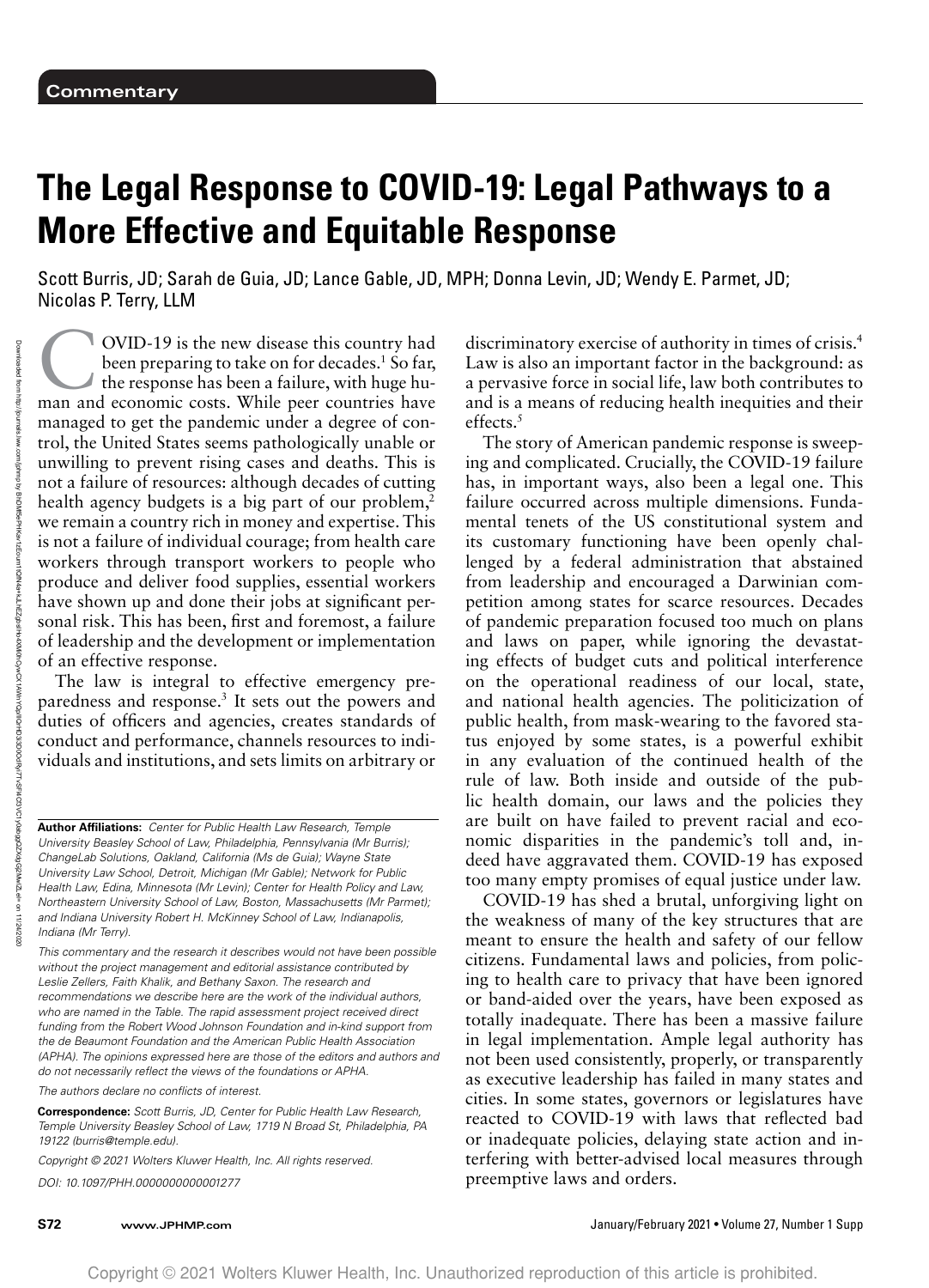While the practical results of these failures are plain to see, their exact causes and what is required to reverse these legal failures are less obvious. This commentary summarizes key findings and recommendations from a collection of 36 topical legal assessments written by more than 50 independent legal experts.<sup>6</sup> The authors have issued more than 100 specific legal recommendations for the president and Congress, governors and state legislatures, and mayors and city councilors across the country. The editors have organized them, and present them here, in 6 priority areas: Using Government Powers to Control the Pandemic; Fulfilling Governmental Responsibilities in a Federal System; Financing and Delivering Health Care; Assuring Access to Medicines and Medical Supplies; Protecting Workers and Families; and Taking on Disparities and Protecting Equal Rights. We begin with a description of the assessment process.

### **The Assessment: Why and How**

For the public health law community, the seriousness of the COVID-19 threat was recognized and discussed as early as January and initial legal analyses began appearing the next month.7,8 Few of us predicted the extent of the failure of leadership and implementation that unfolded over the next few months, but nearly all of us saw that equity in intervention and disparities in impact would require legal attention and that there would be important legal questions to resolve in many specific domains such as housing, workplace safety, and vaccine development and procurement. In late March, a group of lawyers associated with the George Consortium (a network of public health law scholars and practitioners<sup>9</sup>) and the informal public health law network of Robert Wood Johnson Foundation grantees—all of them experiencing a surge in demand for legal information from the press, health agencies, advocacy groups, and individual practitioners—worked together to launch "COVID-Law Briefings" on Twitter, YouTube, and the "The Week in Health Law" podcast. The group eventually produced 30 briefings over the next 2 months, discussing pressing issues such as emergency powers, prisoner's rights, and rules for rationing care.10

As the scale of the problem and the demand for legal guidance became clear, the group moved to the idea of a comprehensive, written assessment. An editorial committee was formed, and a list of important issues that had already emerged or seemed to be looming was circulated as an initial table of contents. Working through the George Consortium, experts were approached and asked to take on (and refine) topics on the list. Chapters were produced on a tight schedule of just 6 weeks for a first draft. Drafts were reviewed by 1 or more members of the editorial committee, and public health leaders including Joshua Sharfstein, Howard Koh, Brian Castrucci, and Daliah Heller read 1 or more chapters in their areas of expertise. The editors and authors are actively soliciting feedback on the report to inform a final, expanded version planned for the end of the year. Each chapter and its recommendations remain the work of the author (Table).

Equity was a primary concern of this assessment. Law and policy play an important role in limiting or exacerbating health disparities and health inequities. Health disparities are differences in health outcomes that people of different demographic backgrounds experience. Health disparities were all too common in the United States before COVID-19 and have been unmistakable during the pandemic. As Patricia Williams pointed out in her powerful closing reflections on the report, these disparities do not arise from bad individual choices or biological differences between races but the social factors that shape people's lives every day "in the ghettoized geographies that have become such petri dishes of contagion."

These disparities are not inevitable. We as a society have created them. Centuries of oppression through policies, norms, and institutional practices shape individual experience and over time have created the inequitable society we inhabit. Laws and policies too often reinforce health inequities by making resources scarce for many or creating unhealthy environments, especially in poor communities and communities of color. But the tools of law and policy can also be the deliberate intervention to change the fundamental drivers of inequity and increase health equity. We and our authors saw not only inequities throughout the pandemic legal response but also the moral and practical demand—we might even say craving—for cooperation, mutual aid, and solidarity. As Professor Williams concludes, "We can divide ourselves up into races and castes and neighborhoods and nations all we like, but to the virus—if not, alas, to us—we are one glorious, shimmering, and singular species."

### **Using Government Powers to Control the Pandemic**

Decades of attention to "legal preparedness" have largely ensured that federal, state, local, and Tribal governments possess significant legal authority to intervene and respond to the challenges faced by communities across the country due to COVID-19. When the pandemic arrived, however, governments were slow to use that authority. Federal government leadership, coordination, and even unprecedented levels of congressional spending have been insufficient to meet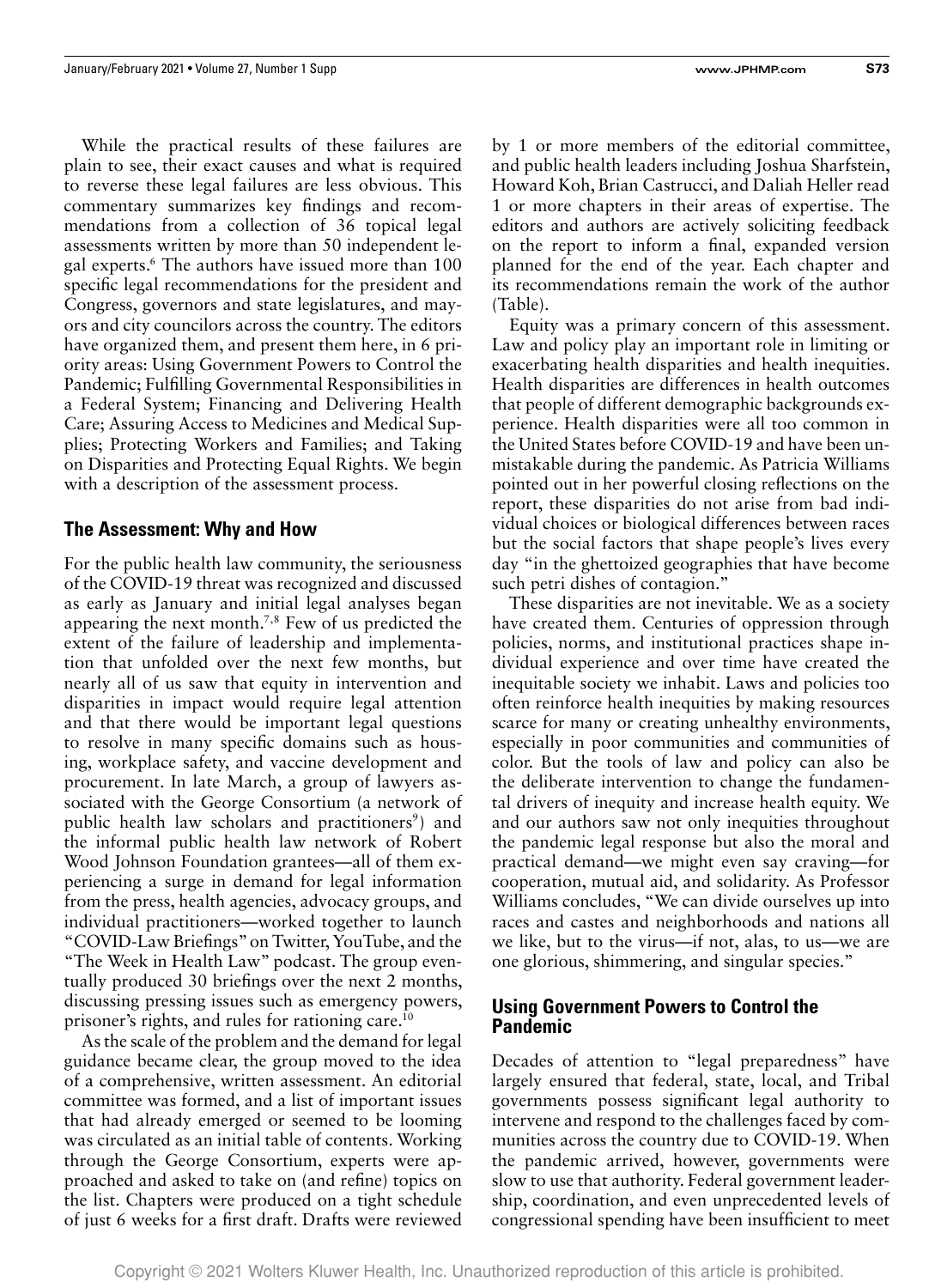## **TABLE**

#### **Assessing Legal Responses to COVID-19 Assessments and Authorsa**

| noovoomg Lugur nuoponovo<br><b>Topics</b>                                                                                                                | <b>Authors</b>                                                                             |
|----------------------------------------------------------------------------------------------------------------------------------------------------------|--------------------------------------------------------------------------------------------|
| A Chronological Overview of the Federal, State, and Local Response to<br>COVID-19                                                                        | Lindsay K. Cloud, JD; Katie Moran-McCabe, JD; Elizabeth<br>Platt, JD, MA; Nadya Prood, MPH |
| Is Law Working? A Brief Look at the Legal Epidemiology of COVID-19                                                                                       | Evan Anderson, JD, PhD; Scott Burris, JD                                                   |
| Tracing, Intrastate and Interstate Quarantine, and Isolation                                                                                             | Ross D. Silverman, JD, MPH                                                                 |
| Mass Movement, Business, and Property Control Measures                                                                                                   | Lance Gable, JD, MPH                                                                       |
| Surveillance, Privacy, and App Tracking                                                                                                                  | Jennifer D. Oliva, JD, MBA                                                                 |
| <b>Conducting Elections During a Pandemic</b>                                                                                                            | David J. Becker, JD                                                                        |
| Executive Decision Making for COVID-19: Public Health Science Through<br>a Political Lens                                                                | Peter D. Jacobson, JD, MPH; Denise Chrysler, JD; Jessica<br>Bresler, JD                    |
| Federalism in Pandemic Prevention and Response                                                                                                           | Lindsay F. Wiley, JD, MPH                                                                  |
| Preemption, Public Health, and Equity in the Time of COVID-19                                                                                            | Kim Haddow, BA; Derek Carr, JD; Benjamin D. Winig, JD,<br>MPA; Sabrina Adler, JD           |
| Upholding Tribal Sovereignty and Promoting Tribal Public Health Capacity<br>During the COVID-19                                                          | Aila Hoss, JD; Heather Tanana, JD, MPH                                                     |
| US Withdrawal From the World Health Organization: Unconstitutional and<br>Unhealthy                                                                      | Sarah Wetter, JD, MPH; Eric A. Friedman, JD                                                |
| <b>Private Insurance Limits and Responses</b>                                                                                                            | Elizabeth Weeks, JD                                                                        |
| Medicaid's Vital Role in Addressing Health and Economic Emergencies                                                                                      | Nicole Huberfeld, JD; Sidney Watson, JD                                                    |
| Caring for the Uninsured in a Pandemic Era                                                                                                               | Sara Rosenbaum, JD; Morgan Handley, JD                                                     |
| <b>Assuring Access to Abortion</b>                                                                                                                       | Rachel Rebouché, JD, LLM                                                                   |
| Telehealth in the COVID-19 Pandemic                                                                                                                      | Cason D. Schmit et al                                                                      |
| Access to Treatment for Individuals With Opioid Use Disorder                                                                                             | Corey S. Davis, JD, MSPH; Amy Judd Lieberman, JD                                           |
| Legal Strategies for Promoting Mental Health and Well-being in the<br>COVID-19 Pandemic                                                                  | Jill Krueger, JD                                                                           |
| Implementation and Enforcement of Quality and Safety in Long-Term Care                                                                                   | Tara Sklar, JD                                                                             |
| COVID-19: State and Local Responses to PPE Shortages                                                                                                     | Michael S. Sinha, MD, JD, MPH                                                              |
| <b>Expanding Access to Patents for COVID-19</b>                                                                                                          | Jorge L. Contreras, JD                                                                     |
| Drug and Vaccine Development and Access                                                                                                                  | Patricia J. Zettler, JD; Micah L. Berman, JD; Efthimios<br>Parasidis, JD, MBE              |
| Assuring Essential Medical Supplies During a Pandemic: Using Federal<br>Law to Measure Need, Stimulate Production, and Coordinate<br><b>Distribution</b> | Evan Anderson, JD, PhD; Scott Burris, JD                                                   |
| Allocation of Scarce Medical Resources and Crisis Standards of Care                                                                                      | Lance Gable, JD, MPH                                                                       |
| A Pandemic Meets a Housing Crisis                                                                                                                        | Courtney Lauren Anderson, JD, LLM                                                          |
| <b>Protecting Workers that Provide Essential Services</b>                                                                                                | Rugaiijah Yearby, JD, MPH                                                                  |
| <b>Liability and Liability Shields</b>                                                                                                                   | Nicolas P. Terry, LLM                                                                      |
| Protecting Workers' Jobs and Income During COVID-19                                                                                                      | Sharon Terman, JD                                                                          |
| Using SNAP to Address Food Insecurity During the COVID-19 Pandemic                                                                                       | Mathew Swinburne, JD                                                                       |
| COVID-19 Illustrates Need to Close the Digital Divide                                                                                                    | Betsy Lawton, JD                                                                           |
| COVID-19, Incarceration, and the Criminal Legal System                                                                                                   | Jessica Bresler, JD; Leo Beletsky, JD, MPH                                                 |
| Supporting LGBT Communities in the COVID Pandemic                                                                                                        | Craig J. Konnoth, JD, MPhil                                                                |
| Immigration Law's Adverse Impact on COVID-19                                                                                                             | Wendy E. Parmet, JD                                                                        |
| Protecting the Rights of People With Disabilities                                                                                                        | Elizabeth Pendo, JD                                                                        |
| Fostering the Civil Rights of Health                                                                                                                     | Angela Harris, JD; Aysha Pamukcu, JD                                                       |
| Closing Reflection: The Endless Looping of Public Health and Scientific<br>Racism                                                                        | Patricia Williams, JD                                                                      |

Abbreviation: PPE, personal protective equipment.

 $^a$ Individual chapters and full report available at https://www.publichealthlawwatch.org/covid19-policy-playbook.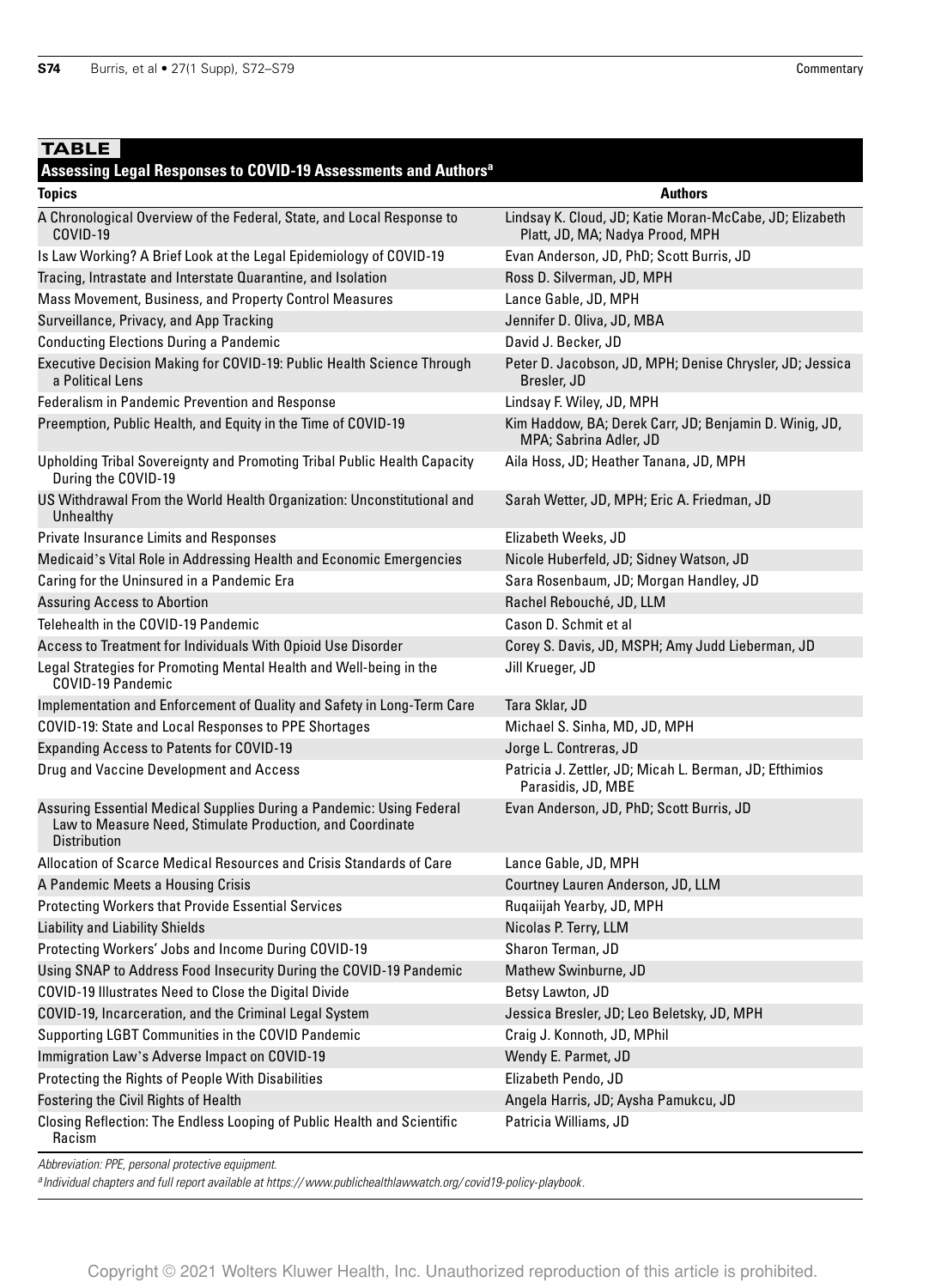the national need. Authors saw too much political in-

The federal failure to respect and deploy expertise was front and center. It is difficult to imagine a successful federal response that does not put the Centers for Disease Control and Prevention (CDC) in the lead, but to lead the CDC needs the independence and resources to work with other relevant federal agencies to develop rigorous, scientifically grounded, and apolitical guidance. Similarly, incidents such as the issuance of Emergency Use Authorizations (EUAs) for chloroquine phosphate and hydroxychloroquine sulfate after an errant presidential endorsement, and the looming conflict of interest arising from an election campaign coinciding with vaccine development, raise real questions about decision making at the Food and Drug Administration (FDA).

With the executive failure in mind, more than one of the authors advised Congress to urgently consider reorganizing the CDC and the FDA as independent agencies along the lines of the Federal Reserve, enhancing their capacity and rendering them less susceptible to political influence. Congress is well advised to amend the Public Health Services Act to add transparency and accountability mechanisms that require the HHS secretary and CDC director to provide scientific support for guidance and orders responding to the pandemic. In the face of executive failure or deliberate suppression of information, it is urgent for Congress to mandate and fund efforts to ensure the collection and dissemination of accurate data. To clear the way for better use of modern information technology in disease control, Congress would do well to enact legislation that safeguards individuals from privacy and discrimination risks that arise from digital contact tracing and surveillance.

The state response has been hampered in some places by interbranch and state-local fights over authority. State legislators, where necessary, should clarify the scope and authority of state executive officials to implement disease surveillance and data collection, testing and contact tracing, and physical distancing measures. State health departments should deploy these measures to protect the public's health and include transparent supporting scientific information with emergency orders implementing these measures.

A more effective response to COVID-19 would have deployed widespread testing, contact tracing, and quarantine and isolation where necessary to track and interrupt the spread of the disease. State powers to implement these disease control measures were ample on paper but were used sparingly and limited by lack of testing and contact tracing capacity. Absent the information and resources to impose targeted quarantine and isolation restrictions, state and local officials relied instead on widespread stay-at-home orders, business closures, and gathering restrictions to achieve physical distancing.

State legislatures should fund expansion of testing and tracing capacity and engage community-based organizations to facilitate connections with diverse local communities through multilingual and culturally sensitive outreach efforts. State legislation or executive orders also should provide incentives, funding, programmatic support, and legal protections to assist people with employment, housing, food access, physical and mental health care, social services, and income support, which will allow people to comply with public health guidance as well as mitigating economic and social harm. State health departments should collect detailed demographic data to enhance targeted COVID-19 response efforts and should provide privacy and antidiscrimination protection for data collected through surveillance or digital contact tracing.

#### **Fulfilling Governmental Responsibilities in a Federal System**

The division of authority among federal, state, local, and Tribal governments—and between executives, legislatures, and courts—is a strength of American governance. However, COVID-19 also exposed its weaknesses. There is room for creativity and responsiveness to local needs and values but also high risk of confusion, infighting, and the breakdown of essential coordination. Leadership and the explicit delineation of roles and responsibility make the difference in a crisis. For the last century at least, the federal government has provided broad expertise, clear guidelines, and essential resources to state, Tribal, and local governments, which have served as the frontline responders.

Under the Constitution, the president of the United States has primary responsibility for ensuring that federal agencies respond effectively and amplifying and modeling compliance with federal advice. Given the manifest failure of the Trump administration, many of our authors called for changes in the organization and operation of the federal government. To help ensure that we are better prepared for the next pandemic, Congress and the president should jointly convene an independent commission of inquiry to investigate pandemic preparedness and the nation's response to COVID-19. Because the pandemic is global in a world where the United States should be a positive force, Congress should also pass a joint resolution to reverse the president's decision to withdraw the United States from the World Health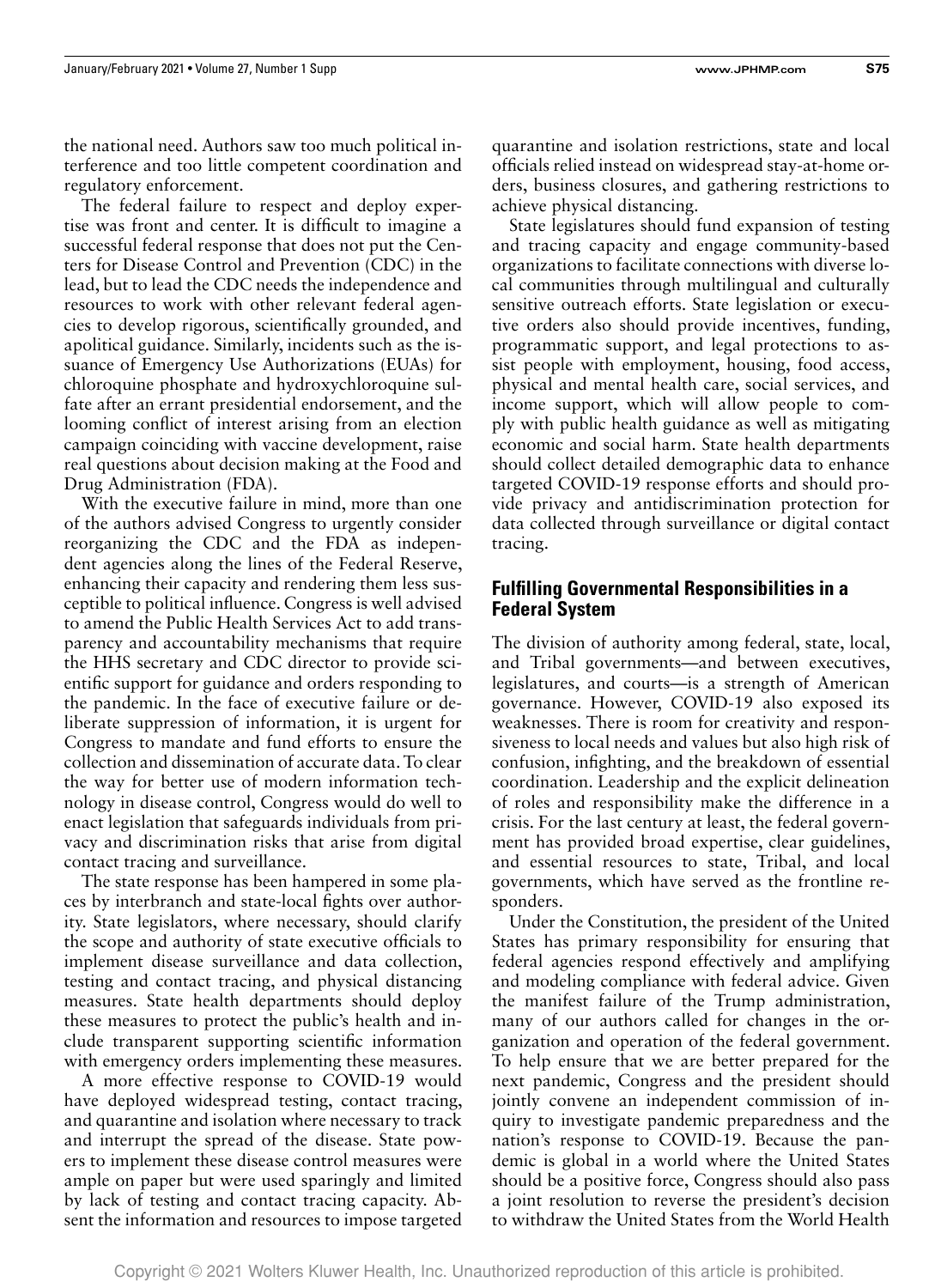Organization and continue funding that organization. Congress must also honor the federal government's trust responsibility and provide funding directly to American Indian and Native Alaskan Tribes, while sufficiently funding the Indian Health Service and Urban Indian Health Centers, as well as other Indian health programs.

There are also recommendations for state and local governments. They, too, must be guided, to the extent possible, by science. State orders should provide clarity as to the scientific basis that underlies them. State orders should also incorporate equity considerations. In addition, states should not preempt local laws that provide greater protection against the pandemic or that enhance economic security or civil rights. States should also strengthen home rule, and local governments should advocate for state legislation or ballot initiatives that do so. States should enact laws that require them to consult with Tribes within their boundaries and work with Tribal governments to enter into data sharing and mutual aid agreements, while respecting Tribal authority and jurisdiction to promote the health and welfare of their communities.

### **Financing and Delivering Health Care**

The US health care system continues to critically underperform across multiple primary dimensions including access, financing, delivery, and the integration of technology. COVID-19 both emphasized these existing failings and highlighted some second-level problems. The pandemic and its impact on employment demonstrated the overreliance of health care access and financing on the employer model: as millions of jobs were lost, the ranks of the uninsured swelled. Alternate public or private financing systems were unable to cope. Those without health insurance before COVID-19 suffered even more. The health of the disadvantaged, whether because of poverty, race, substance use, or congregate living, declined still further as the virus further exposed the inadequacy of the country's safety net. Even for the insured, not all policies covered the tests and treatments necessary to combat COVID-19.

Medicaid is the key to solving many of the COVID-19 health care problems. Experts in the report urge Congress and the administration to step up with an enhanced Medicaid funding match during COVID-19 and its economic turmoil and also provide additional incentives to persuade holdout states to finally expand Medicaid. For those who remain or wish to remain in private health insurance markets, our authors recommend that Congress should authorize COBRA subsidies to help workers and their families to maintain comprehensive coverage. Similarly, both the federal and state governments should ease access to their individual markets with Special Enrollment Periods and extended end dates.

Federal legislation is urgently required to address deficiencies in health care coverage and costs relating to COVID-19 testing and treatment, including cost sharing, balance billing, and other impediments to care delivery. The federal government should increase its support for health care safety net providers by better targeting federal emergency provider grants, giving states greater Medicaid flexibility to help safety net providers, and helping uninsured patients gain access to the Provider Uninsured Claims Fund. The federal government should recognize that increased regulation and improved enforcement are necessary to protect nursing home residents and staff; yet, there is no justification for exceptional rules that, for example, deny women their reproductive health during the pandemic or those in the lesbian, gay, bisexual, and transgender (LGBT) communities access to HIV medication and gender confirmation services.

State governments should be aggressive in pursuing Medicaid waivers and other avenues to streamline application and enrollment processes and to increase eligibility and services. States should prioritize assistance to state safety net providers, expand their funding of telehealth programs, and use their own budgets to extend coverage to noncitizens. State legislators and governors should be conscious of the possibility that the Affordable Care Act (ACA) will be invalidated in a case currently before the Supreme Court<sup>11</sup> and make overdue changes to the affordability of their insurance markets by introducing a "public option" and stabilizing their insurance risk pools.

Local governments are, for the most part, observers in the health care funding debate, but they can do important things to make health care more accessible. For example, they can remove barriers to effective care for substance use disorder by modifying zoning and licensing laws that create barriers to the establishment of and access to methadone treatment facilities.

### **Assuring Access to Medicines and Medical Supplies**

The United States was unprepared for the surge in demand for basic medical equipment for testing, infection control, and care. From the outset, there was a shortage of personal protective equipment such as masks and gowns and fears that ventilators would be next. Soon after, there were shortages in swabs, reagents, pipettes, and other supplies for testing. Between long-term cuts in federal staffing, poor leadership, and political posturing, the federal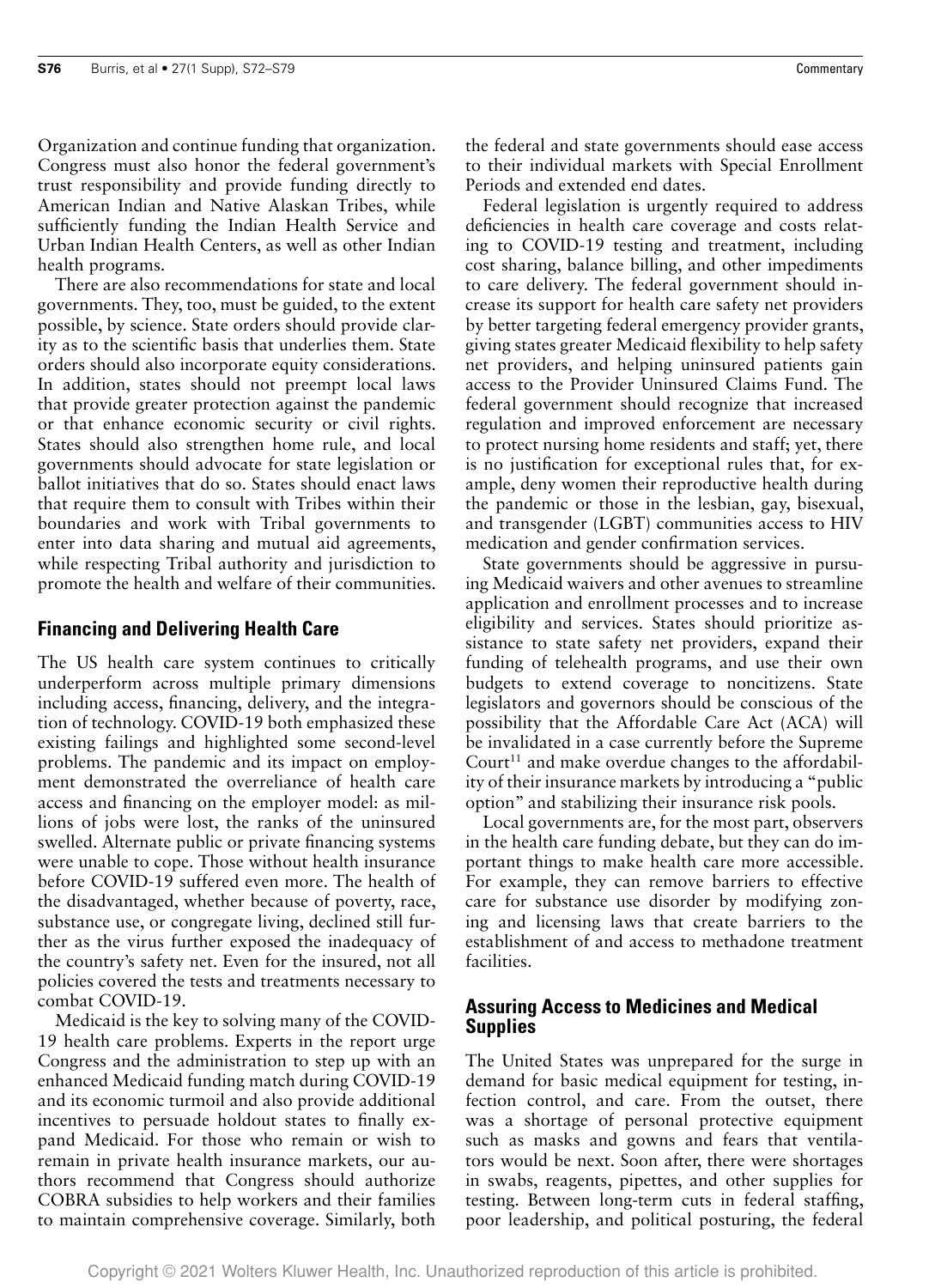government proved to be unready for shortages it had itself long predicted, and slow, ineffective, or even derelict in using its robust legal power to ramp up supplies. States, cities, and health care providers, all of whom had trusted too much in federal preparation and taken too little responsibility for their own predictable needs, were left to scramble in an increasingly pricey competition with each other and the federal government.

The best long-term solution for future emergencies is to be better prepared for the short-term need. As the COVID-19 emergency eases, Congress should fund and require HHS to hire and manage the longterm staff and infrastructure to monitor, track, and proactively address deficiencies in the supply chain for essential medical supplies. When the next virus hits, we should have complete, up-to-date information on the supply chain, an ample Strategic National Stockpile, new technologies, and a real plan to meet the surge in demand.

Governments and the law also have a role in supporting the development of new devices, treatments, and vaccines. The FDA should immediately beef up its guidance on alternative sources and reuse of scarce medical supplies. Even more important is for Congress to look closely at the substantial risk that social or political pressure—or just the overwhelming desire to do good—will influence the FDA to approve a vaccine too soon. While expediting the process is obviously vital, it is equally important to ensure that the final decision is made by scientists, not politicians facing an election. In particular, the FDA should resist pressure to issue an Expanded Use Authorization (EUA) for any new vaccine, and the time is now for Congress to consider banning EUAs for COVID-19 vaccines altogether. States can use their authority over the practice of medicine to prevent practitioners from prescribing untested and potentially dangerous drugs even if the FDA has given them its green light.

## **Protecting Workers and Families**

Before COVID-19, it was obvious that the United States was failing to provide many low-income individuals and families safe and affordable housing, food security, job and income stability, and workplace safety. Indeed, changes in law and policy in the past few years have further limited health and safety protections and their enforcement.12 While the pandemic has affected all families and workers, the most severe impact has been on those the system was already failing—people of color and low-income individuals, whose ranks include the majority of workers providing essential services and unable to shelter at home. Stable housing, safe working conditions, and food and income security are all essential to health, and COVID-19 has made matters worse. Employers—and our society through our government—have done too little to protect essential workers and our vulnerable neighbors.

Many of the recommendations that flow from this assessment aim to address these socioeconomic determinants of health. Federal, state, and local governments can all act to join our peer nations in providing universal, job-protected paid leave so that workers can afford to comply with quarantine and stay-at-home orders. The federal government can increase SNAP (food stamp) allotments and widen eligibility for help. All levels of government can increase funding and widen eligibility for housing assistance of all kinds and can maintain moratoria on evictions during and for a significant period of time after the COVID-19 crisis. The Occupational Safety and Health Administration (OSHA) can take more vigorous action, with congressional prodding if necessary, to make sure every workplace is safe from COVID-19 and future pandemics.

## **Taking on Disparities and Protecting Equal Rights**

The COVID-19 pandemic has laid bare the life and death consequences of inadequate and discriminatory laws and policies such as unequal worker protections, inhumane immigration policies, and uneven access to health care, to name a few. Health and racial disparities are being compounded by the COVID-19 pandemic, the government's response (or lack thereof), and discrimination in the private sector. Existing gaps in legal protections, the lack of knowledge, and widespread noncompliance with current laws are also contributing to COVID-19's impact. In addition, the rollback of protections and access to services for immigrants and LGBT communities is contributing to the deepening of poverty, health disparities, and lack of opportunity among these groups and their families. It is no surprise then that Black, Latinx, LGBT, persons with disabilities, incarcerated persons, those suffering from substance use, and immigrants are disproportionately impacted by both the economic and health toll of the pandemic.

The federal government can take important steps to ensure that persistent health and racial disparities and inequities are not further exacerbated in the response to COVID-19 and beyond. These include shoring up civil rights protections and offering clear guidance on various legal requirements, addressing immigrant and criminal justice detention and enforcement issues to minimize the spread of COVID-19, and solidifying or expanding resources and partnerships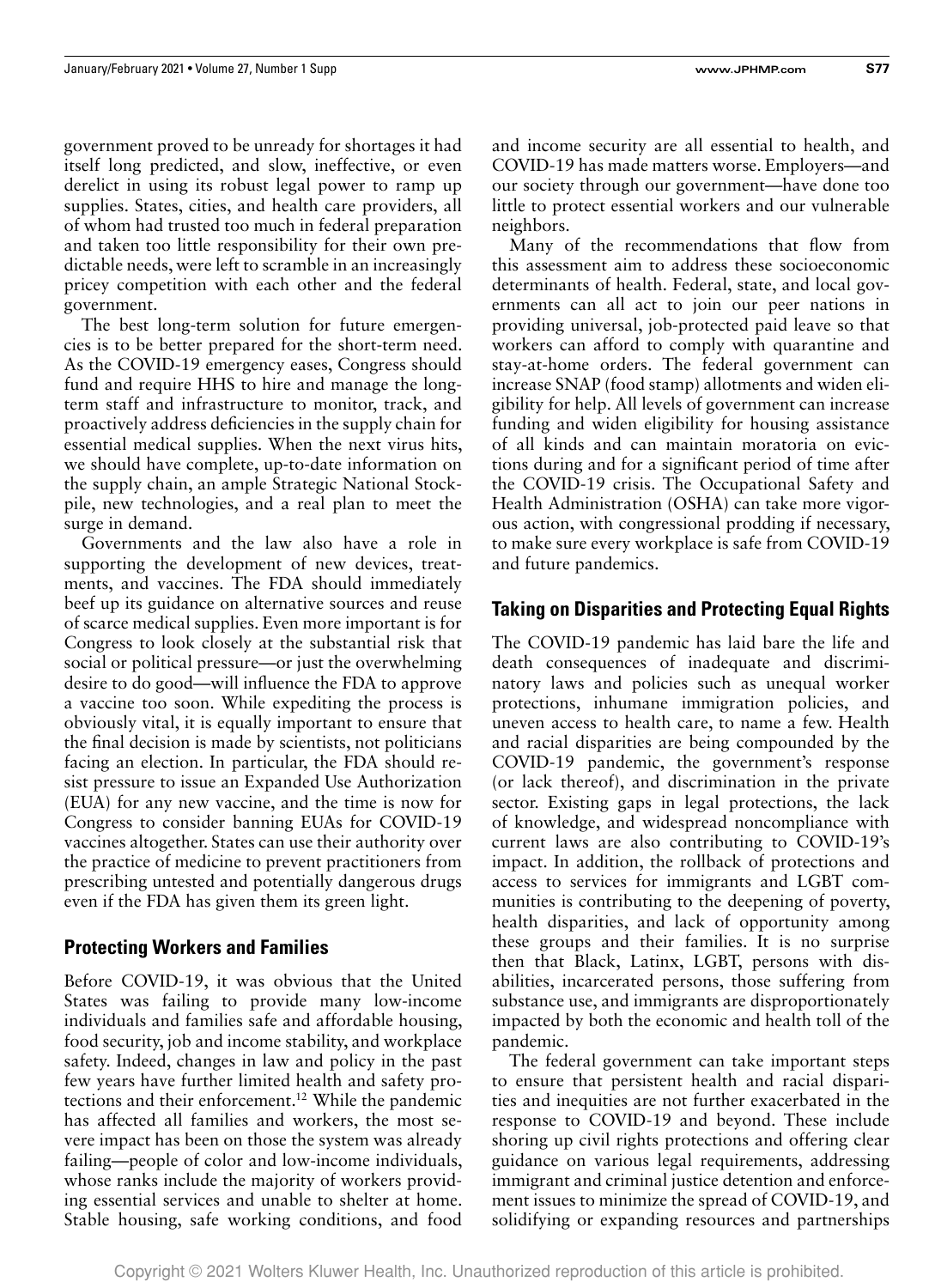for organizations serving communities that are most at risk. Federal agencies such as the US Department of Health and Human Services Office of Civil Rights should start by issuing clear, ongoing legal guidance on protections under the requirements of Title VI of the 1964 Civil Rights Act, Americans with Disabilities Act, Section 504 of the Rehabilitation Act, and Section 1557 of the ACA, and other federal legislation protecting civil rights. Congress should ensure sufficient resources for federal agencies to assist with the outreach and enforcement of these protections as well as encourage coordination with civil rights organizations to monitor compliance. Congress should also convene a commission to study the causes of the racial and health disparities resulting from the COVID-19 pandemic to help assess future response policies.

To minimize additional risks of exposure to COVID-19, Congress and the federal administration should put an end to immigration detentions for nonviolent offenders and specifically reduce or suspend enforcement around schools and health care facilitates. To ensure these families are not deterred from accessing health care and other critical benefits, Congress or the federal administration should reverse the public charge rule to allow for access to critical food and health care services during this economic downturn. The federal administration or Congress should affirm and reinstate prohibitions on discrimination based on sexual orientation and gender identity in health care, housing, and other private settings. Finally, Congress should ensure that funding under the CARES Act or other federal emergency funding is available to community-based organizations serving racial/ethnic communities, immigrants, LGBT, incarcerated populations, persons with disabilities, and other underresourced and underserved communities.

State governments have an important role in advancing equitable policies that can work toward eliminating or limiting health disparities at the local and state levels. State policy makers should incorporate equity considerations and address the needs of disenfranchised and underserved communities in COVID-19 response through state guidance to local and state agencies and departments. State agencies and attorneys general should clarify the rights and legal protections of people who experience discrimination under appropriate federal and state laws. As states roll out contact tracing applications and processes, they must ensure privacy protections, utilize best practices in reaching underserved communities, and include multilingual information and services. In addition, state governments must ensure adequate resources for state- and local-level community-based organizations serving racial/ethnic communities,

immigrants, LGBT, incarcerated populations, persons with disabilities, and other underresourced and underserved communities. Furthermore, states should allocate additional funding or realign budget priorities to include resources that support preventive health services.

#### **Next Steps**

The many legal issues presented by COVID-19 have underscored the need for increased capacity to use law and policy to protect the public's health and achieve health equity. Public health agencies should have funding for, and access to, public health law expertise, whether embedded in the agency or dedicated to the agency at municipal, county, or state attorney general offices.

Learning legal lessons will help the nation better weather pandemics to come, but COVID-19 is here now and there is no time to waste in getting it under control. Everyone in America can help by maintaining physical distance, wearing a mask, and vocally supporting an effective response rooted in apolitical good judgment, scientific evidence, and public health expertise. Everyone in America can stand up for a response that is not just effective but also fair and generous to essential workers and the vulnerable among us. This country is still capable of great things, and the legal recommendations in *Assessing Legal Responses to COVID-19* offer a detailed roadmap to successful control of the pandemic and amelioration of its worst health, economic, and social effects.<sup>6</sup>

We cannot settle for less.

#### **References**

- 1. Savoia E, Lin L, Bernard D, Klein N, James LP, Guicciardi S. Public health system research in public health emergency preparedness in the United States (2009-2015): actionable knowledge base. Am J Public Health. 2017;107(S2):e1-e6.
- 2. Farberman RK, McKillop M, Lieberman DA, et al. The Impact of Chronic Underfunding on America's Public Health System: Trends, Risks, and Recommendations, 2020. Washington, DC: Trust for America's Health; 2020.
- 3. Jacobson PD, Wasserman J, Botoseneanu A, Silverstein A, Wu HW. The role of law in public health preparedness: opportunities and challenges. J Health Polit Policy Law. 2012;37(2):297-328.
- 4. Gostin LO, Wiley LF. Public Health Law: Power, Duty, Restraint. 3rd ed. Berkeley, CA: University of California Press; 2016.
- 5. Burris S, Kawachi I, Sarat A. Integrating law and social epidemiology. J Law Med Ethics. 2002;30:510-521.
- 6. Burris S, de Guia S, Gable L, Levin DE, Parmet WE, Terry NP, eds. Assessing Legal Responses to COVID-19. Boston, MA: Public Health Law Watch; 2020.
- 7. Gostin LO, Hodge JG Jr. US emergency legal responses to novel coronavirus: balancing public health and civil liberties. JAMA. 2020; 323(12):1131-1132.
- 8. Parmet WE, Sinha MS. COVID-19—the law and limits of quarantine. N Engl J Med. 2020;382(15):e28.